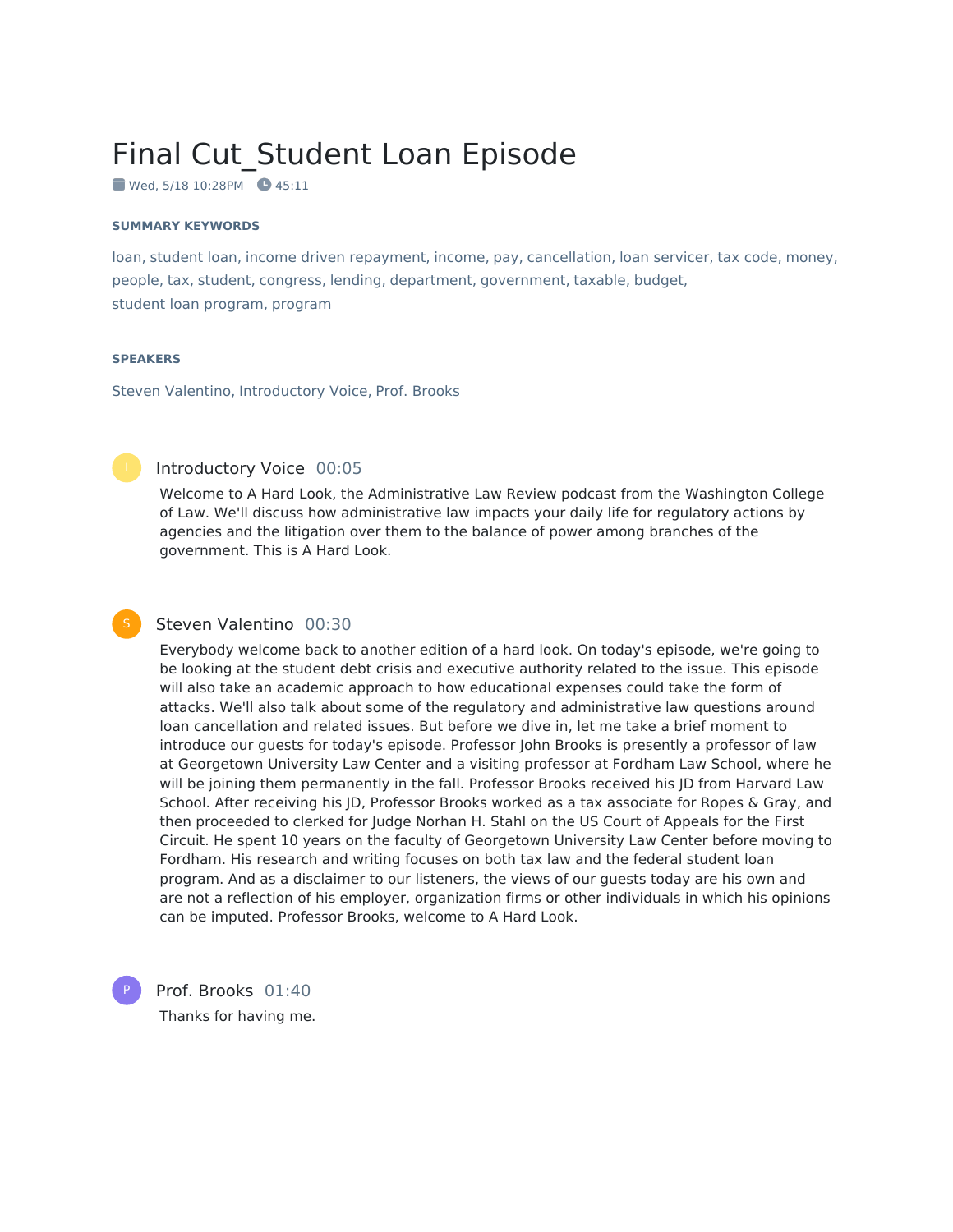# Steven Valentino 01:41

Let's get started. Student loans are obviously a very common thread amongst a lot of students in today's age, and a very crucial part for the educational experience. Many students are familiar with the annual FAFSA application myself included Stafford loans Grad PLUS, and the light for federal financial aid options for school. Some sources estimate that the total cost of debt is near \$1.7 trillion. Before we dive into model alternatives, let's explore the logistics of the current system itself. So the system dates back to the Higher Education Act of 1965. And then there were some subsequent pieces of legislation that have augmented and modified this process. I was wondering what sort of framework was crafted based on these pieces of legislation?

# P

# Prof. Brooks 02:23

So the student loan program has a long history that goes back even before the Higher Education Act. But the the main system that started in 1965 was a system of guaranteed student lending. So they said, We want to get money into the student into into the higher education program to help fund student tuition payments, let's set it up as get private lenders to lend the money but we'll guarantee their lending well subsidize the interest to make sure that they can make enough money. And we'll promise that we'll make them whole if the if the student doesn't pay or or isn't able to pay all of all of it back. And that was rate basically the system for a very long time. But it gradually expanded more and more lending was allowed. Students can borrow more and more there's introductions of subsidies to students to lower some of their interest payments. But the big change that happened in the 1990s was the introduction of direct lending. So instead of just having guaranteed private lending, they introduced in the 1990s direct loans from the Department of Education. So that was a pretty big change. An additional change around that time. That was really important, especially for for law students and other grad students was the introduction of the PLUS loans, which was available to graduates and also to parents. The reason that's really important for the overall thinking about the overall student loan program is that those loans allow for borrowing the full cost of attendance, your typical undergrad loan is actually pretty limited. Your typical four year student can only borrow a total of about \$27,000 from the federal student loan program for an undergraduate degree. But the a grad student or a parent can borrow the full full cost of attendance, which includes not only tuition, room and board but also living expenses for for a law student, for example, that can approach \$100,000 a year. So that was a huge change in terms of the amount of student lending in the system. And then what you see in the 90s is the creation of the first Income Based Repayment income driven repayment program that's called income contingent repayment. It was a pretty minimal program, but then in the in the late 2000s, and especially in 2010. those programs were expanded and made more types of loans were eligible for these income driven repayment programs. And then we had the next big change, which is super important, which is in 2010, the guaranteed student loan program was was essentially nationalized, was completely was abolished, so that all and all student, federal student lending was brought inside the Department of Education. So there was all loans would now be direct loans from the federal government, there wouldn't be no longer any subsidized private loans through the student loan program, there is some residual truly private lending, where you just go to a bank and ask for money. But through the federal student loan program, all of that is now loans from the federal government, you can borrow a lot because of the expansion of the PLUS loans, and almost all that can be run through one of these income driven repayment programs.

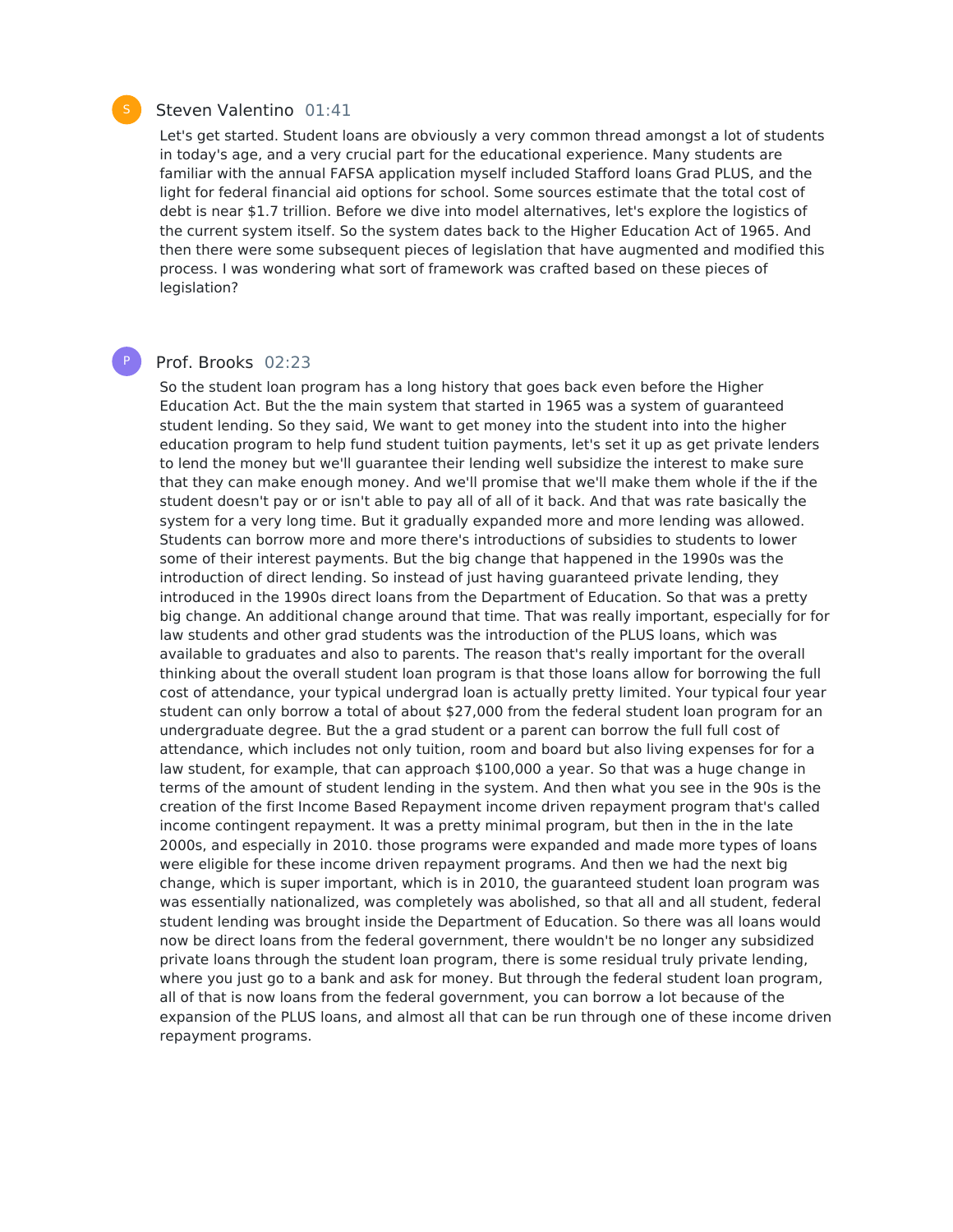#### Steven Valentino 05:57

Awesome. So then, obviously, on the flip side, you know, getting access to a loan is one thing and getting the capital to then go to school is critical. But on the other side of that equation is you have to repay that at some point. So can we talk through like, what are the current repayment models and structures that currently exist for students who have borrowed to go to school from the government?

# Prof. Brooks 06:17

Yeah, so these these, you know, there's the standard loan payment, which is like any other loan, you pay, you know, what is it? How do we amortize this loan over 10 or 20 years, just like you're paying off a mortgage or something like that. And that's always been kind of the baseline program, just pay it back. Like it's like it's any other loan. But these income driven repayment programs, which, as I said, started in the 90s, expanded a little bit in 2008, and then 2010, and then really blew up after that have created a whole new system of, of how to repay a student loan that is income driven, that's based not on amortizing the loan over a fixed amount of time, but it's based on a person's income. And so all these programs, there's four in particular, income contingent repayment, Income Based Repayment, pay as you earn, or and then revised Pay As You Earn or repay the big ones being IVR Pay As You Earn and repay all of these allow for somebody to pay or not pay as a percentage of their income. And typically, it's to paying, they vary a little in their terms, but the most common arrangement is to pay 10% of your discretionary income, which is actually a tax based measure of income, it's your adjusted gross income for tax purposes, minus 150% of the applicable federal poverty level, you pay 10% of that discretionary income for 20 years, sometimes it's 25 years. If you're in public service, loan forgiveness, it might be 10 years, but you know, that sort of typical would be 10 years. So what that's done then is created a system where where you, instead of just paying off your loan, like it's a mortgage, you instead pay a percentage of your income for a fixed amount of time. And then if any loan balance after that still exist, the loan would be cancelled at that point. I should know one thing that's all these programs have. They have important differences in terms of the payment period. A really important one is the treatment of interest accrual, which is complicated in a way, that's probably part hard to lay out in a podcast. But I encourage people to kind of unpack that if they're looking at different repayment options. But most of the programs except for repay, if you once your income gets high enough, you default back to paying a standard loan payment, just like you're paying off a mortgage or a car loan or something. With repay the revised pay as you earn, you actually keep paying a percentage of your income even if you have very high income. So that's and that I think, is particularly interesting, because it basically means that it's become much more like a, like a sort of an income surtax. Like you opt into this program and then you just pay a percentage of your income for a number of years and that's it and no matter what your income is. So so it's a collection of different programs, all with some important differences among each other. But the key element is that you can choose to pay your loan just as a function of your income.

# Steven Valentino 09:36

So one of the more subtle things that maybe not a lot of people like think about all the time but it's definitely a presence in this structure is that there are tax implications for payment and I'm curious what how does it typically impact somebody?



P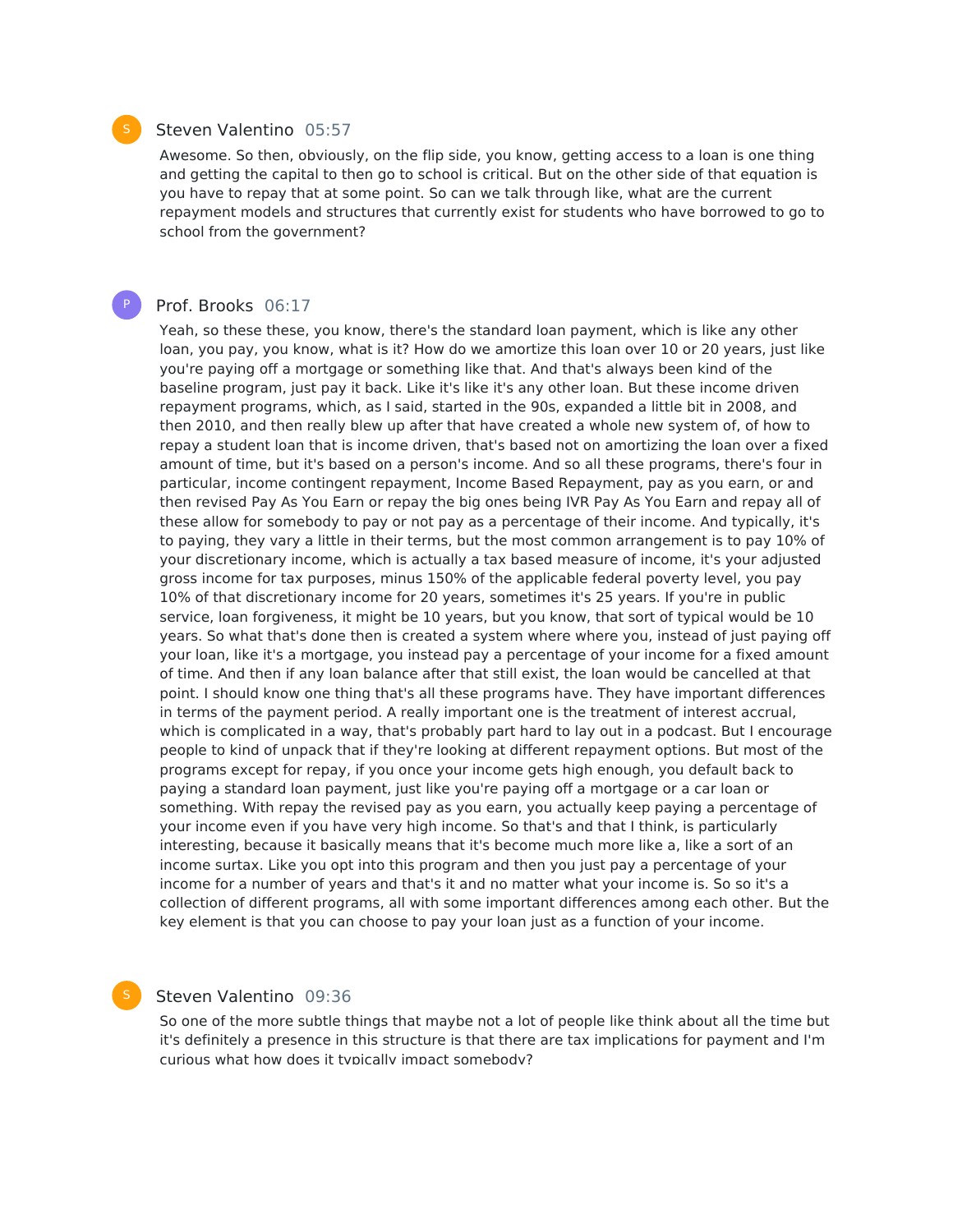# Prof. Brooks 09:53

P

curious what how does it typically impact somebody?

The tax stuff is is really is complicated and and troubling because A standard doctrine in tax law is that any cancellation of indebtedness is assumed to be taxable. It's taxable income. If somebody, if you cancel a debt, it's as if I just gave you that money and the income tax system treats that as income and taxes it accordingly. It unless there are a lot of excluded unless an applicable exclusion, and there are many, there are many that apply to borrowers generally, like if you're insolvent, for example, then then debt cancellation isn't taxable. But there's also some that particularly apply to student loans. And it's a it's a messy area that, you know, we can unpack but but the upside is that not all student debt cancellation is is taxable, some is and some isn't some, and it's, and there's some debate about it, and it shifts over time, and depending on when the loan is cancelled, and why it's canceled. But the upshot is that some people when a loan is cancelled under an income driven repayment program, you know, after the 20 year repayment period, it's possible that they would get hit with a tax bill for that amount, which if you think about it is as if the loan isn't fully canceled. Let's say you're subject to a 25% tax rate. It's the means instead of canceling 100% of the loan, it's actually only canceling 75% of the loan, because the government's going to turn right around and say now give us 25% of that canceled loan amount right back in terms of taxes.

## Steven Valentino 11:30

It's really interesting. So and I think so let's let's shift gears a bit and to an area of subject or a subject area that you are you do a ton of work in this in this field is the Congressional Budget process, which is a very core part to the loan process itself. And I'm curious if you could, one illustrate the Congressional Budget process for us and then talk about afterwards the impact on the student loan process and how that affects student loans.

# Prof. Brooks 11:57

P

Yeah, I mean, the the budget process in generally generally is is really complicated and and in some ways, budget rules and and scoring rules and things like that have a huge amount of explanatory power in terms of thinking about you know, why? Congress does what it does, it explains a lot of things like the Affordable Care Act, for example, what I want to talk about is the budget rules as applied to student loans, because there's some really interesting wrinkles here that have to do with all federal credit all federal lending programs, including student loans, which is that it's very cheap for the federal government to lend money. The reason is that you'd think alone would look like an outlay, we're spending the we lend the government lends about \$100 billion in federal student loans every year. But that's not treated as an outlay for budget purposes, it is not \$100 billion dollar cost on the on the federal government's national budget. Instead, the way the rules work is they say, well figure out what you think you're likely to get repaid on that loan. So do an analysis of kind of expected profit, essentially, you've made you've lent out \$100 billion. But you're also going to receive repayment of that plus interest, but also with some percentage likelihood of default. And it's a complicated, you know, model to figure out, you know, what is the likely amount that you'll get repaid over time and then also do a discounted present value analysis of that back to the year the the actual loan. And then and then all it's only that net cost or income, typically, that's recorded for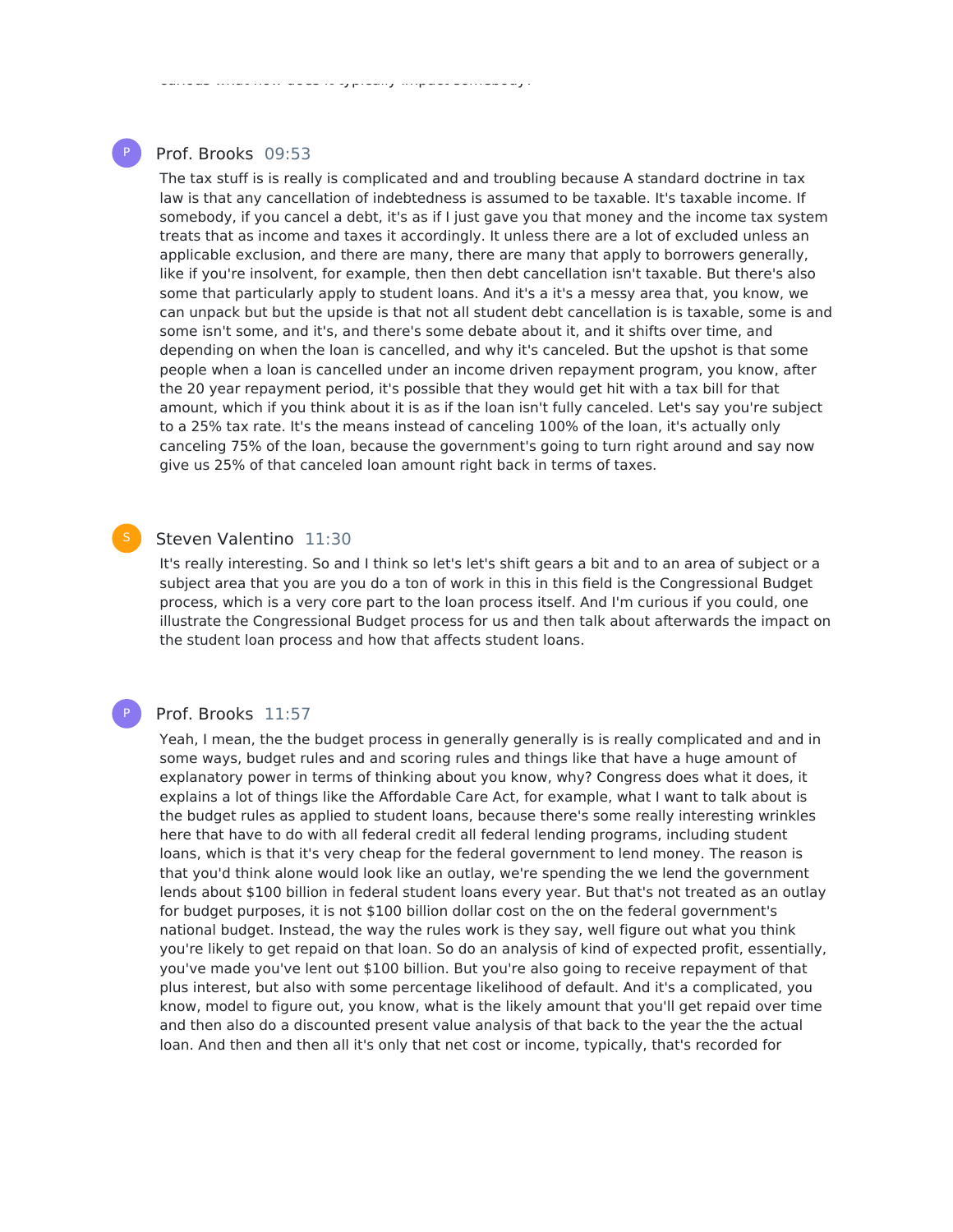budget purposes. So that's complicated to explain. But the end result is that if if the government lends \$100 billion, and is expected to get repaid \$100 billion with interest, that has no net cost on the budget, or for appropriations purposes, and in fact, might actually even look like a profit. And this explains a ton of stuff really, I mentioned earlier that the there's a shift in the 90s from guaranteed student lending to the first introduction of direct lending of direct loans. And then later we saw a shift in the in 2010 to entirely direct lending and the end of the guaranteed student loan program. That can actually be explained in large degree by a law that was passed in the 90s. The Federal Credit Reform Act, which said said that the the accounting that I just described would apply not only to guaranteed lending, but also to direct lending. It used to be that guaranteed lending, did this kind of netting of outlays and receipts but direct lending was just treated as a as a cost. And then you had revenue when the loan was repaid that made direct lending very on on it. tractive, but for budgetary purposes, that accounting was changed in 1990. And now direct lending is cheap for budget purposes, in fact, and in fact, it's a profit center, because because the interest rates are so high on student loans, so you end up with a situation where making student loans is actually very cheap. And until recent years, it was actually a profit center for the government for budget purposes, every loan, they made, actually added revenue for budget purposes. And the government has spent that money, right, that's money that allows them to not raise as much money in taxes, they can spend that money on, you know, on roads, and fighter jets and food stamps and what have you. So each, you know, each each time a student loan is made, the government puts the money in its pocket, if that wasn't true until a couple of years ago, although it still is it still is a pretty cheap form of government spending.

# Steven Valentino 16:05

Super interesting. And then, so we have Congress, on the one hand with its budget procedures, sort of, I think hinting into its crystal ball to its policy thinking to some degree, depending on how they like to do things. But on the other hand, too, they've amended the tax code a few times. And I think that sort of tees up a question that I'm sure a lot of law students have. And students generally too is student debt cancellation. Is it a taxable event? Sort of like what's going on here? Like what what does the tax code really say on this issue? In addition to the question that's on a lot of people's minds, I guess even thinking income driven repayment to like public service loan forgiveness to is like its own little subset.

#### Prof. Brooks 16:49

P

Yeah, the tax question, as I said, is really messy. And it's shifted a lot over time. And, and one of the weird things about this is that the, the IRS has taken the position that, let me talk about let me talk about the world before Before 20, before 2018, but even really, before 2021. Before 2018, the only type of student loan cancellation that was explicitly excluded from taxation in the tax code was for public service, loan forgiveness. And so reasonably, the IRS and any tax lawyer would look at that and say, Well, okay, debt cancellation is taxable unless there's an exclusion. The tax code tells me that only Public Service Loan Forgiveness is excluded, therefore, all other student loan cancellation must be taxable. That's another that's a standard way to, you know, just do a little bit of a little bit of tax lawyering, right? It turns out, though, that it's much more complicated than that, because there's another provision of the tax code that is relevant here, which is that scholarships are not taxable. And if you think about what a student loan is, it's just an ex post scholarship, right? It's saying instead of, you know, you pay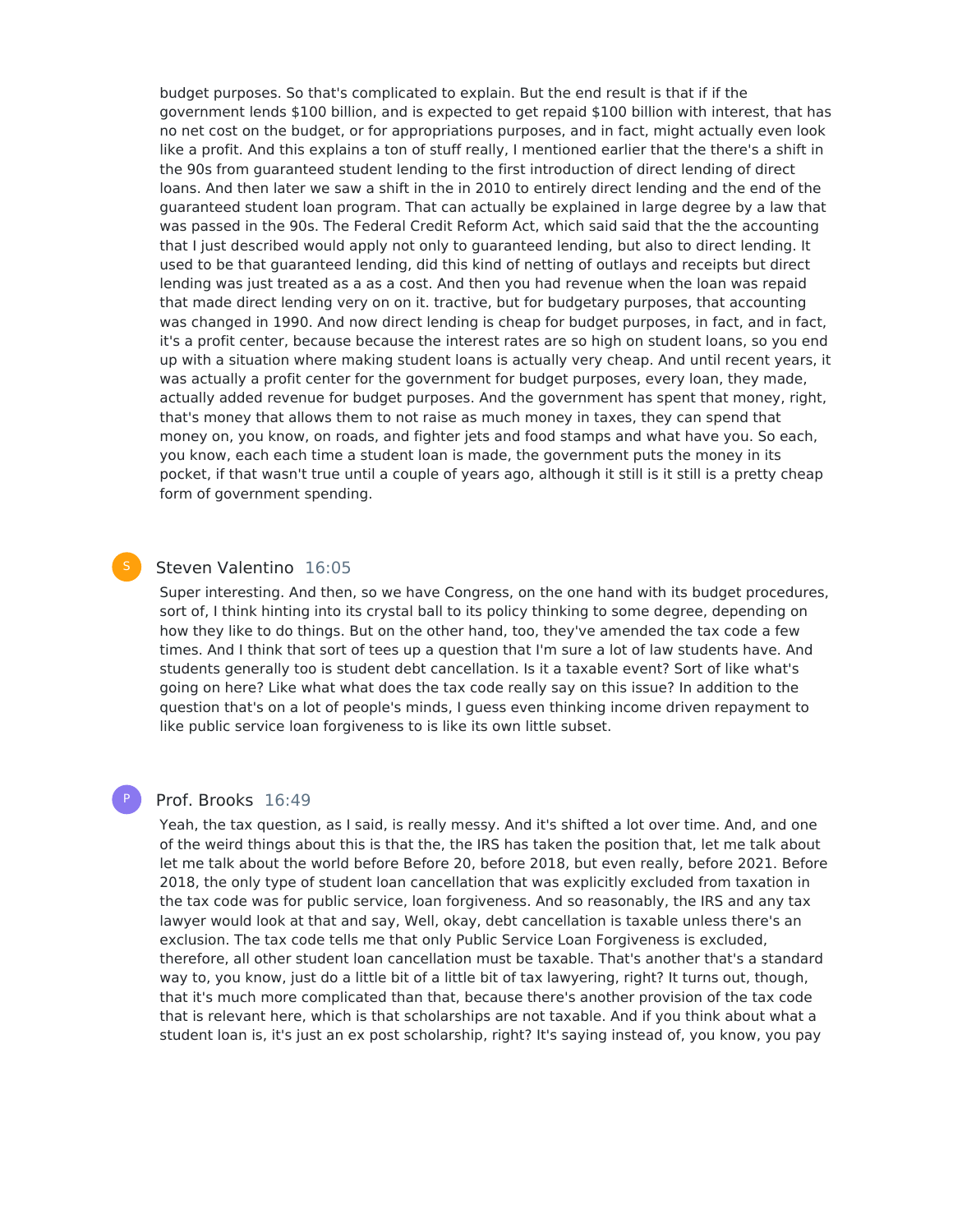the loan, we'll pay your tuition. But if we then cancel some of the loan, that's in effect, a form of a scholarship, that's a form of tuition grant, it's just that it's a tuition grant that's happening kind of after you, you attend rather than than before or during. And for that reason, the IRS actually, if you go back to the 50s and 60s, the IRS said explicitly that that if a student loan was forgiven, and there were forgiveness programs back in those days, particularly for like teachers and medical students, if a loan was forgiven, that was a form of the scholarship and therefore not taxable, but then things got kind of messed up and for for reasons that I'm not sure are going worth going into, but there's a Supreme Court case that related to something that was not about student loans, but that the IRS got kind of confused about and they changed their mind. And they said, Well, wait a minute, if you if you do, if you get your loan forgiven, because you're doing something like you're working in a rural medical clinic, well, that looks more like employment income. And so that's not a scholarship and it should be taxable. And then Congress said, Well, no, that's not right. That's, we want that too. We want that to be excluded as well. And so that's why they added this public service loan forgiveness provision of the tax code, it wasn't to make public service loan forgiveness, the only kind of excluded debt cancellation. It was to correct a problem in in a bad IRS ruling and return the status quo to all student loans should be treated as scholarships, all student loan cancellation should be treated as scholarships. So the history here is really that it should all be excluded, but it's gotten all messed up and confused and the laws changed in the meantime, so that we end up With this weird patchwork where some people instead think well wait, some student loan cancellation shouldn't be taxable, because they're misinterpreting kind of the history of of provision of the tax code. Now, in current year there right now is a provision that they've passed, the Congress passed in 2021, that says, well, for the next five years, all student debt cancellation is not taxable is excluded from cancellation. But that, that expires at the end of 2025. And we go back to this crazy patchwork quilt of confusion and so on. So it's an area of the law that's unclear and shifting constantly. The current interpretations are based on I think, some serious errors in interpreting the tax code. You know, I hopefully Congress will say, well, we'll fix this cleanly by just saying all debt cancellation should be not taxable, regardless of whether it's before 2026 Or after 2026. But we'll see.

# Steven Valentino 21:02

So I think it's important to think to what that sunset date in the future, I mean, thinking between now from the date when all this initiated, like what are the effects that we see as a result of this sort of tinkering with the revenue code?

# Prof. Brooks 21:15

P

I've heard anecdotally that students are afraid of some students are afraid of income driven repayment because of this potential tax bill, that they think, you know, even if they get the debt cancellation, the tax bill that I'll get hit with will be will be punitive. And if you think about it, most of the people who are going to have the their debt canceled after 20 years of income driven repayment are probably people with not a lot of assets or income, which is why they're in the program in the first place. And even though the debt the tax bill will be less than the dead. You got hit with that all at once. And you have to pay it right now. Right? So it's, it's scary for some people, it's some people have referred to it as a tax bomb, because it like, you know, it just hits all at once in a way that that could be really financially devastating for some people. Now, as I said, there are other ways around it. If you're insolvent at that time, then you won't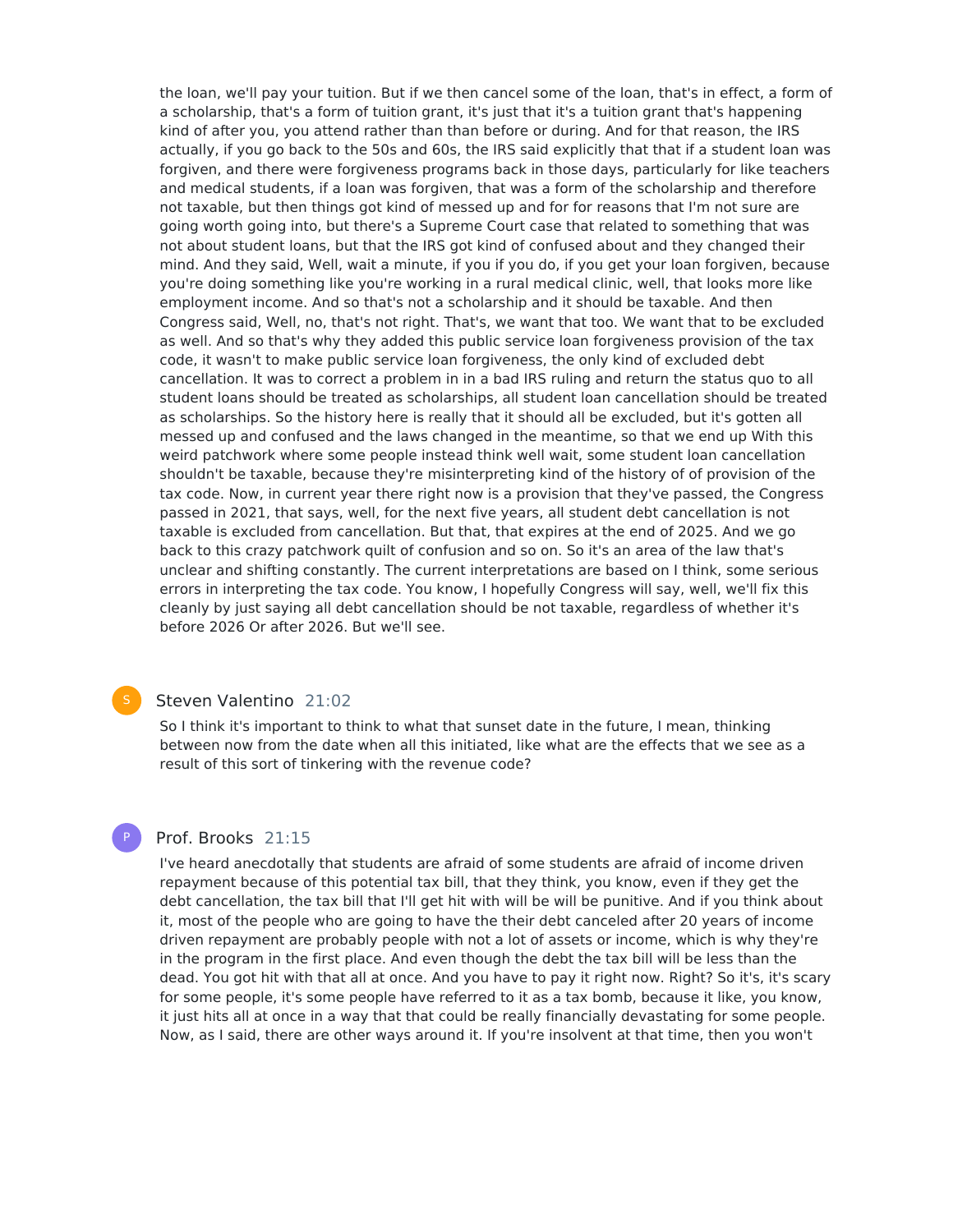be taxed on it. But you know, who can predict that for certain? How would you know, and and maybe you won't be insolvent, but you will be after you pay the tax bill. So there's that, you know, that that I think uncertainty about what's going to happen, right, right now, the debt cancellation is only excluded for certain for the next few years, but most student loan payments will go on well past that. So there's a lot of uncertainty. And I think that creates some problems. Now, there's an interesting question here about the interaction between the tax code and higher education, finance, the tax code is full of small provisions to help pay for college. There's tax credits, and there's tax deductions, both for tuition and for student loans, and student loan interest and things like that. Although that one has been removed recently, there's some little ton of economic work to sort of figure out how does this affect things? I know we provide all these these tax credits for tuition and so on, do they drive enrollment and things like that? And that most of the evidence shows that no, that has no, it has no effect on college related metrics, you're putting some more money in people's pockets, maybe, but you're not actually driving people to go to school or to go to school for longer or anything like that. So you have a bunch of stuff in the tax code that probably does nothing. And then you've got the potential taxation and student debt cancellation, which might do active harm. And it does raise this question of whether, you know, we use the tax code for a lot of social policy, but this is one area where it's not clear that it's doing any good and might actually be doing harm.

# Steven Valentino 24:00

So, thinking about that too, or taking it to the next step. If we think about the key provisions that are sort of at play here, what what are like actual amendments that we could see that might actually alleviate some of these potential impending harms?

#### Prof. Brooks 24:13

P

Yeah, so there's a lot of stuff that I think we need to do. I mean, the the student loan program, I think we can all pretty much agree it's a bit of a mess. I think the idea of income driven repayment is is good, just say let everybody pay a percentage of their income for a certain number of years. And if you have a lot of income, you pay more if you have less income, you pay less, there's a certain kind of insurance built into that. And it also reflects frankly, the overall values of the income tax system generally that you know, we pay people who have received more benefits from you know, from society or everything else in the form of having higher income, pay a higher share of that back to the collective. And so I think that's a that's a good Would ideal to drive higher ed finance and student loan payments. But the the system itself is having a lot of problems in terms of its administration, in terms of some of the terms in terms of how you effectuate your rights to these things, it kind of breaks down. So really leaning into the theory that this is like an income tax. I have suggested that really, why don't we just literally implement this, as you know, through the tax system, right now, to get an income driven repayment program, you have to go to a private loan servicer, and we can talk about the servicing industry and the problems there. But you have to go to a private loan servicer to try to get in get into income driven repayment. Their incentives are not great to help, you know, you have to go through a system where they ask the IRS what your income is, but it was what your income is last year, and then you know, do you qualify and so on. And so it's as complicated, so then you have to do this every year. So it's this complicated system to prove your income, we have to go through a bunch of steps. And it's not even totally accurate, because it's last year's income. And then you have to do that every year. Well, the tax system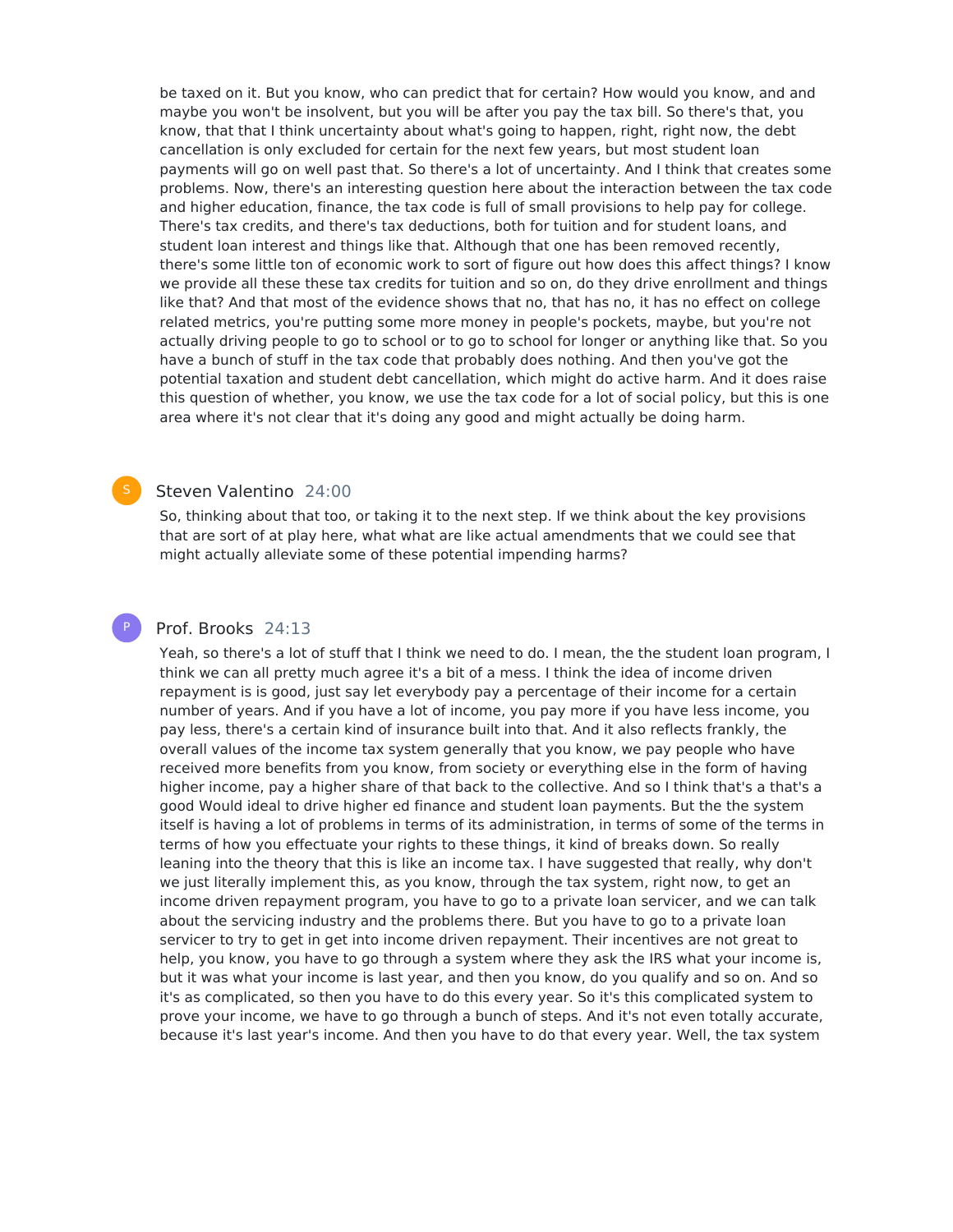is pretty good at knowing what your income is, right? Now, if you have a paycheck, the tax system withholds money from that paycheck based on your current income, and for that week, or month or pay period, and we could do the same for student loans, you know, we could, if we implemented it through tax withholding, we could say, you know, gotta pay 10% of whatever your paycheck is this week, or whatever, you know, and that's how we're going to collect our loan payments, you don't have to deal with the service or you don't have to deal with recertifying your income every year, you don't have to deal with connecting to the IRS, it's based on your current income, not last year's income, there's going to be no problems with you know, collection, and so on. And in fact, we should probably make that the the automatic way loans are paid, you don't have to like opt into an income driven repayment program, just make that the rule for everybody. By the way, what I've just described is how most other countries implement their student loan programs, particularly the UK and Australia. And in Australia, they've been doing this since the 80s. And it's works really well. The other change that I think would be really important is, again, if we're leaning into this idea that it's sort of just like another income tax, why charge interest student loans, we all know, student loan interest is really high way above market interest rates, that the reason for that goes back to the guaranteed student lending program was a way to make sure banks had profit from doing this. But when you're talking about now that the government is the lender, why, you know, why have these really high interest rates? So that's another area that I think need some reform. Now, the upshot of all this is that this has got to be statutory. I mean, this is all stuff that's baked into the Higher Education Act. I don't and I think there's only, you know, this would take a pretty big reform of of higher education, finance, it would have to come from Congress. But those are some of the changes that I think would be needed to really, really make the true goals of of income driven repayment. Come to thee.

#### Steven Valentino 28:04

So now, like shifting from branches of government, this time thinking we've talked a lot about congressional action, talk about administrative action, that I mean, there's a lot of discussion, even in the news today about whether or not the President can unilaterally cancel it. And I'm sure we'll reach that question in a moment. But sort of thinking broadly here, what sorts of general administrative authority do we have up at agency or presidential that can sort of begin to manifest or implement some of the changes that we sort of discussed earlier?

#### Prof. Brooks 28:37

P

Yeah, I mean, some of the stuff I just mentioned, I think, would probably need to be statutory, for example, the interest rates are set by statute. I mean, it's, it's really sort of hard coded into the Higher Education Act. And by the way, that that's been something that's, you know, the budget scores and legislative drafters have have always kind of tweaked those numbers to to get the budget score they want. Going back to what I said earlier about how student loans actually score as generating profit for the government. In many cases, there's an interaction there where drafters kind of fiddle with the interest numbers in the legislation to get a good to get a good budget score. So that's one area where I think there's limited work that limited power at the just at the agency level. But there's, you know, going to the to the income driven repayment programs. There's an interesting history here, which is that in 2010 22,008, and in 2010, which was the sort of introduction and expansion of income, the income based repayment program, that program allowed for much more generous terms are income driven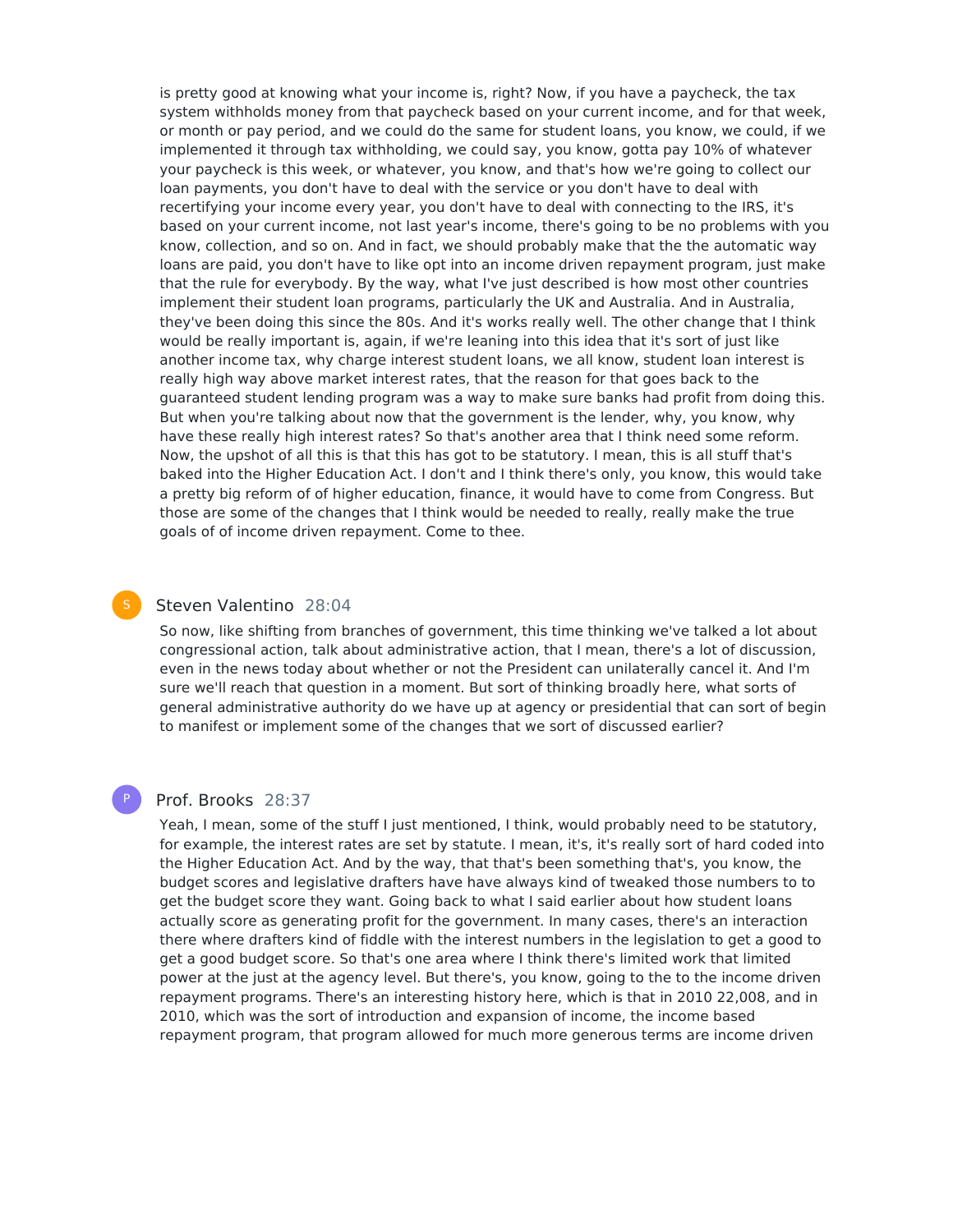repayment, but they realized there were a couple problems. It wasn't going to apply to any loan prior to 2014. And there were some problems with how the interest capitalisation. Rules worked as well. And so they almost immediately said, well, we need to do better. And they went into a rulemaking process with the Department of Education. But the statutory authority under under Income Based Repayment, as I said, only applied to to current, you know, later loans loans after 2014. what they realized is that there's this earlier provision of the Higher Education Act for income contingent repayment, something that was introduced in the 90s, but never really caught on. But that added allow them to have much more flexibility in terms of setting the terms like what loans applied and repayment periods and percentage of income and interest accrual and capitalization rules and all this stuff that they wanted to do better on. So they said, Well, you know, we can go back to that older authority, all this work we did in 2010, to expand the Income Based Repayment Program, in a way was actually not really necessary, because they already had the power under the income contingent repayment portions of the Higher Education Act. And that's what they used to develop the Pay As You Earn program and the revised Pay As You Earn programs, which are today really the big one. So Income Based Repayment right now has there's about \$195 billion in repayment in debt that's currently in the Income Based Repayment Program. But there's about 320 or so billion dollars that's in either pay as you earn or revised pay as you earn. So so that move actually really expanded the availability of income driven repayment to a lot of people. And by the way, almost half of all debt and repayment is in one of these, one of these income driven repayment programs, it's about \$550 billion of debt that's in repayment, and applies to about 9 million borrowers. It's about half of all debt, and about a third of all bar borrowers. So this isn't this is not just a set of plans that applied as a limited set of borrowers and a limited set of circumstances this is becoming central to the student led student loan program, which is one reason why I think we need to lean into some of the changes. But to reform a lot of the income driven repayment programs, they have a wide amount of authority under the income contingent repayment portions of the Higher Education Act. And there actually is a rulemaking processes that's been going on to even try to improve or reform what's existing. So there's a lot of legislative authority in that area. But for some of these bigger changes, I was talking about, like, for example, lowering or wiping out interest rates entirely or shifting collection to the to the tax system. I think that's that that's a job for Congress,

# Steven Valentino 32:51

I think it's really important to think about the scale and the amount of money and the amount of people that are actually affected by it. I think it illustrates really, that this is a very integral part of the education process that needs to be addressed in some capacity. So I think the big question the big ticket, one that a lot of people be at news, be it students, be it, you know, Congress, people that are actively lobbying the president to do this unilateral student debt cancellation? Is it possible? Are there tools? Is this one of those delegable authorities to the Secretary of Education? How does it work? If it could? Or does?

# P

#### Prof. Brooks 33:30

Yeah, this is a big one, this is a big one. So there are a number of ideas out there, the ones that you see most common are cancel everything, cancel some amount of money. And then it's the two numbers you see most common are maybe something like 50,000 of debt for everybody, or maybe \$10,000 of debt for everybody. So the, you know, some degree of unilateral debt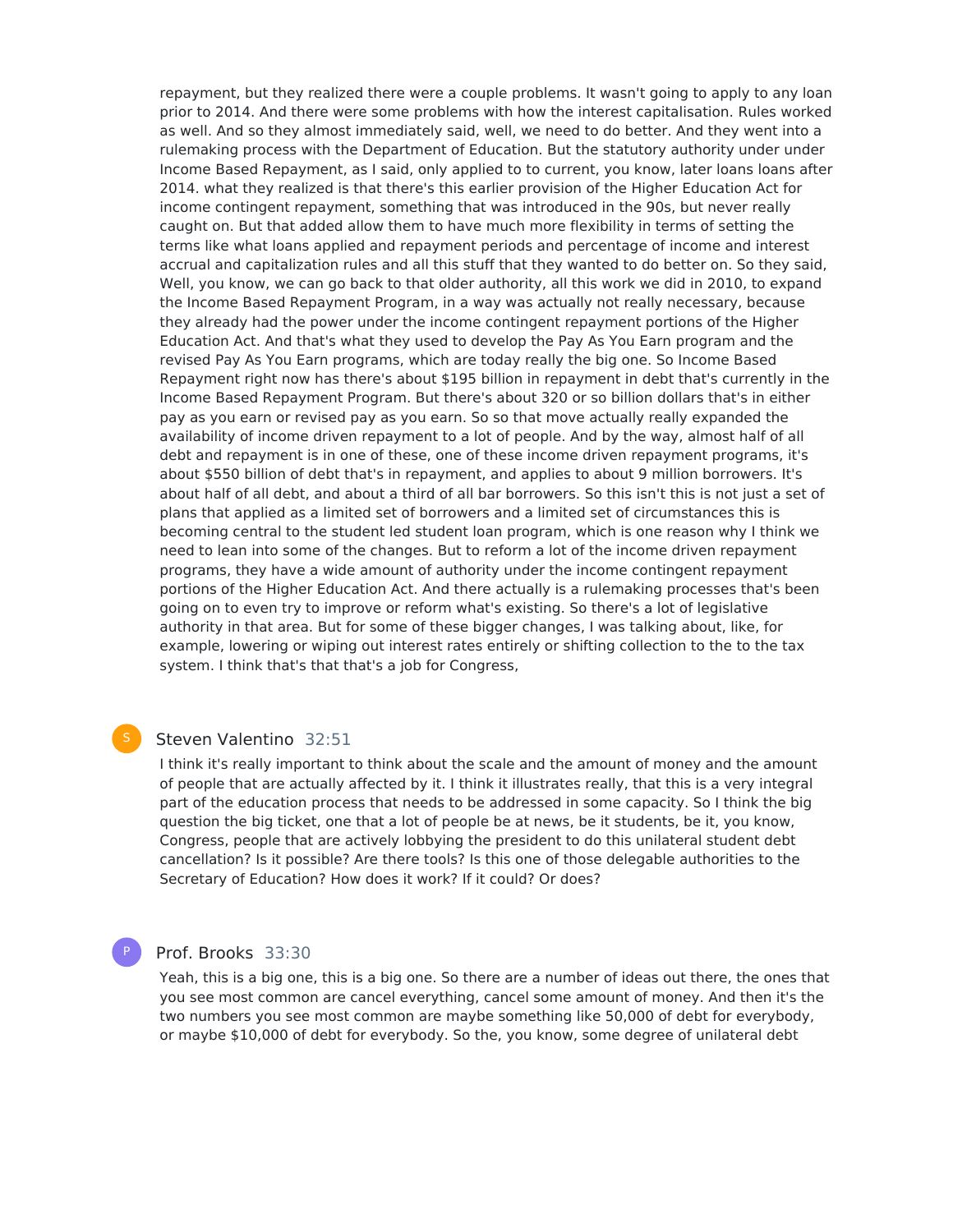cancellation that would be across the board and apply to everybody. And so the question is, you know, is this is their legal authority to do this administratively for just the you know, the executive branch to do this unilaterally? And this is really interesting question that actually overlaps with some of the complicated budget, stuff I mentioned earlier. So the first cut at it is that the Higher Education Act gives the Secretary of Education, settlement and compromise authority, it says you can you can adjust the amount of debt that borrower owes. And that's pretty reasonable thing to have. I mean, this often it was it was because you can imagine there lots of situations where the unique circumstances of a borrower just requires you know, some degree of negotiation about what's going on and, and the higher education access to the you know, to the Department of Education that you to the degree that you need some authority to do that kind of negotiation. You've got it. If you think it's just like a bank, they're a lender and a bank. Like as another lender could decide to cancel some of your debt if they want to. That's just a you know, as a lender, you can decide to do that and the Higher Education Act gives the department that authority. Now, the Department of Education is not a bank. They are an agency of the government. And so it's it's complex. It's more complicated than that. There's a question of what type of authority did Congress intend to give? It's most likely that Congress was thinking of this as there's something wrong with an individual's data and you need to work it out. Or there's some unique circumstances related to their situation that makes you need to need to have some degree of negotiation. did Congress intend this this settlement and compromise authority to apply to broad based student loan cancellation? Maybe not. But maybe that also doesn't matter? Because that is power they granted nonetheless. So that's one area of question. Right? Okay. They have the power to revise the amount of debt. But But is that really how Congress intended that power to be used? And so that would be one sort of question to work out. Another related question is that, again, because this is not a bank, but a government? If if they're spending money if the if the agency if the Department of Education would in effect be spending money? by canceling debt, did Congress appropriate that money under the you know, constitutional, a congress, you know, any appropriation of money, any spending of money has to come from, from Congress? Now, this is where it interacts? Interestingly, I think with the budget stuff I talked about, because it's not totally clear that they wouldn't be spending money by canceling debt because of this weird way in which the, in which loans are accounted for if all of the spending all the outlays and potential spending has already been accounted for in the year of the loan, what does it mean, when you cancel that loan later? The way it would work out is that there would be there is already a process where every year the department has to revise its estimates of the net subsidy for each loan cohort. Sorry, that sounds really technical, but basically they say, Okay, we got to, we made a guess about how much money we're going to make from a loan. And we got to, we got to revise, I guess, every year is there a broad based loan cancellation, and that's where that would take place is they'd say, You know what we thought we're going to collect X dollars from this loan. Now we know we're only going to collect x minus 10,000. And that would affect their calculation of the net subsidy rate. So to the degree that there's any cost from loan cancellation, that's where it would be reflected in a change in the net subsidy rate for a particular loan cohort. Now, it turns out that Congress has given the department permanent and indefinite budget authority for those net subsidy recalculations. Every time there's a net subsidy, count recalculation, there has already been a sort of permanent appropriations for that. So this is kind of like the layers here get really interesting, right? It's like they can cancel debt if they want to, because they're a lender. Well, what Wait a minute, Congress has to appropriate that money. But wait a minute, maybe Congress has already appropriated that money. It's it's ends up being a pretty complicated legal question when you get into the interaction between broad based loan cancellation and where the money is and where it would come from.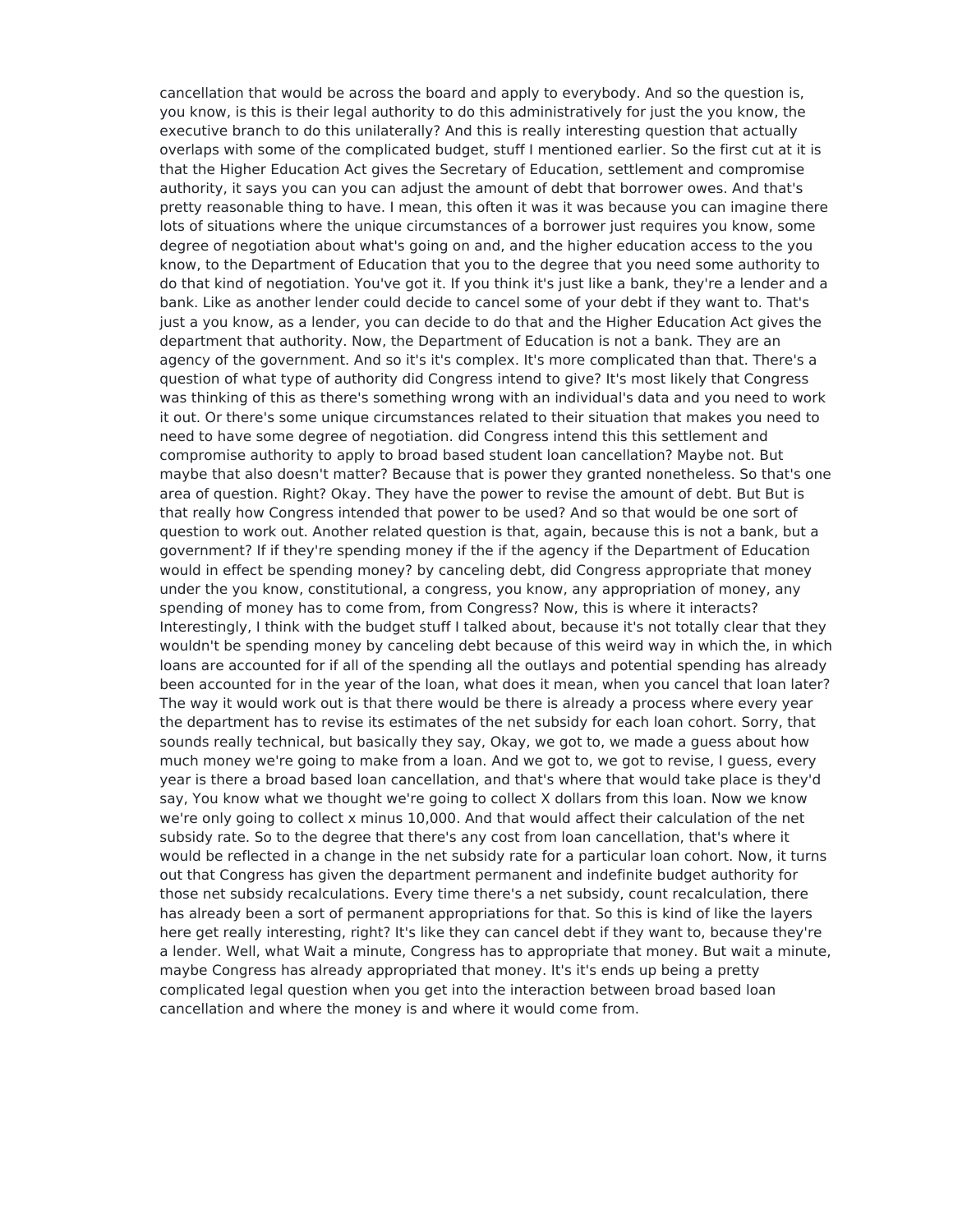#### Steven Valentino 38:19

No need to add to the sort of competing tensions and factors but we mentioned loan servicers earlier, and as also, as we are aware from earlier that the education department is the agent of the governor. It's an agency it's not a bank, it's not its own private institution. Does the servicing program add any sort of competing layer to this or their appropriation problems, their tax administration problems?

#### Prof. Brooks 38:43

Yeah, this is another complication, both in terms of the success of the loan program, but also from the sort of legal and administrative issues. The loan servicers used to be the direct lenders used to be the guaranteed lenders under the the old guaranteed student loan program, when they were all put out of the lending business in 2010. Part of the compromise and it's mostly really a political compromise to not wipe them out entirely, was to say, Well, okay, we'll contract with you to service the loans. And they also, they also had some residual loan portfolio, they sold a lot of their loan portfolio portfolio to the government during the financial crisis, but they a lot of them have some residual loans, that they're also, you know, actually managing. And then the government sort of said, well, we'll also contract with you to manage the loans that we're going to make now in a normal consumer lending context, like mortgage loans. A loan servicer is collecting the payments and then distributing that money to the lenders and therefore has some skin in the game you know, like if they're not able to collect that actually kind of hurts them a little bit. Even though they're not the direct lender, they bear some risks. In the student loan context, that's not the case. The payments are always made directly to the Department of Education. None of that goes through the loan servicer. So you got to deal with the loan servicer administratively to sort of figure out, I don't know what your loan balance is. And can you get deferment or forbearance or income driven repayment or dealing with the repayment pause right now, there's a lot of stuff that you have to do with the servicer, but they're not going to see any of the money, they just get paid a flat fee from the government to kind of manage the process. And furthermore, those contracts are poorly drafted and poorly designed in a way that doesn't give them the right incentives to get you into the right programs, especially the income driven repayment programs. And so there's a lot of tension and problems there. And so the question is, well, if you're if your rights under the terms of your loans are not being effectuated, because of the way the because of things the student loan servicer is doing, what do we do about that? How are they regulated? How are they overseen now? And as contractors for the Department of Education, are they an arm of the Department of Education? Or are they a, you know, a private regulated entity, and that's not totally clear, this is a complicated area and student loan servicers and student loans in general are don't seem to be subject to the same set of regulations that apply to in a lot of other consumer lending contexts, like the Truth in Lending Act and some other related regulations and consumer protection laws. States have had some success in litigation and settlements and so on with the these private loan servicers, but some of the loan servicers have tried to claim sovereign immunity as an arm of the Department of Education, because they're under contract. And to the degree that their main regulator is essentially the Department of Education. It's a complicated relationship, because it's more that they're actually under contract with them. Not just that the department's coming in and making sure that they're, you know, acting appropriately. So there's some conflicts of interest there a little bit where the Department of Education is both kind of the main regulator, but also hiring them to do stuff, the Consumer Financial Protection Bureau has had some success in dealing with the worst parts of the student loan servicing market. But it's limited and they were almost entirely non active during the



P